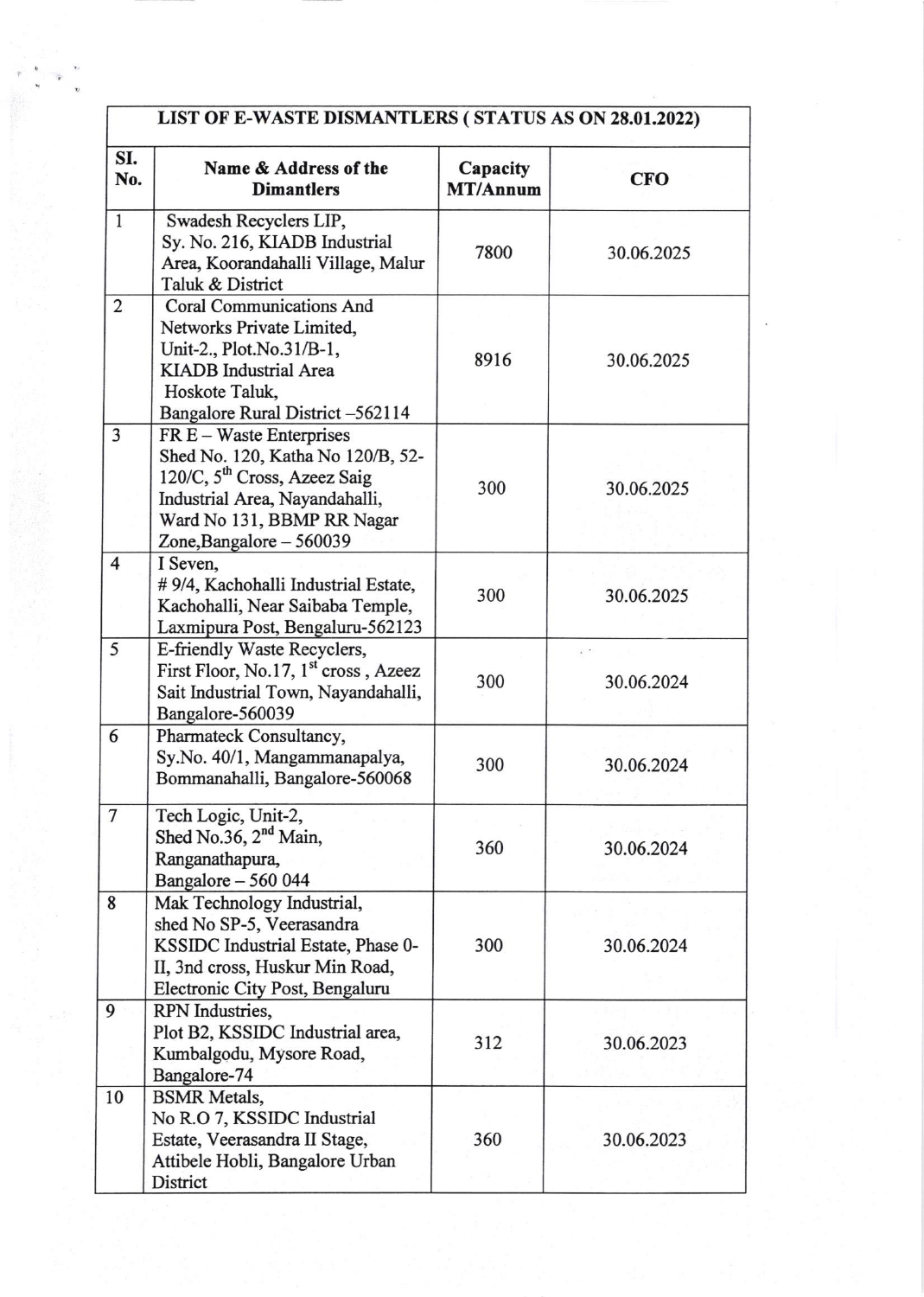| 11 | Newtek Recyclers,<br>No 124, Byreveshwara Industrial<br>Estate, Andhrahalli Main Road,<br>Peenya 2 <sup>nd</sup> stage,<br>Bangalore 560 091                                          | 300   | 30.06.2023 |
|----|---------------------------------------------------------------------------------------------------------------------------------------------------------------------------------------|-------|------------|
| 12 | MKK E-Waste Enterprises,<br>shed No 292, Belur Industrial Area,<br>Belur, Dharwad District,                                                                                           | 360   | 30.06.2023 |
| 13 | Amara metals enterprises, No<br>V20/1, 4 <sup>th</sup> main, 2 <sup>nd</sup> stage, Peenya<br>Industrial Area, Bangalore-560058                                                       | 1080  | 30.06.2023 |
| 14 | Ameena Enterprises,<br>Shed No.C-199, KSSIDC Industrial<br>Estate Hebbal, Mysore - 570 017.                                                                                           | 360   | 30.06.2023 |
| 15 | Sri sai company # R-15, Katha<br>No.320/322/29,<br>Chikkanagamangala, Sarjapura<br>Hobli, Anekal Taluk, Bangalore                                                                     | 360   | 30.06.2023 |
| 16 | M/s. Global E-waste Management<br>Services, P-21, Hebbal Industrial<br>area, Hebbal I Phase, Mysore                                                                                   | 360   | 30.06.2023 |
| 17 | Echakra Innovations Pvt Ltd SB/47,<br>1st Cross, Peenya Ind Estate-Stage-<br>1, Bangalore                                                                                             | 318   | 30.06.2023 |
| 18 | Eco-E-waste Recyclers India Pvt<br>Ltd, No.41/1, 42/2, 19 & 20, 2 <sup>nd</sup><br>Cross, Mutachari Industrial Estate,<br>Hanumanthappa Layout, Mysore<br>Road, Bangalore-560039      | 300   | 30.06.2022 |
| 19 | AGK Enterprises- Unit I,<br>No 33/A, Industrial "A "Layout,<br>Bannimantap, Mysore-570015                                                                                             | 360   | 30.06.2022 |
| 20 | Prakruthi Recycling Pvt Ltd, Plot<br>No. B-3 & B-4, Kudumalakunte,<br>Gowribidanur Taluk,<br>Chikkaballapura                                                                          | 999.6 | 30.06.2022 |
| 21 | E-pragathi (A system of Integrated<br>System soft) shed No. M, $\#405$ , $2nd$<br>Floor, 7 <sup>th</sup> and 8 <sup>th</sup> Cross, 1 <sup>st</sup> Stage<br>Peenya, Bangalore-560058 | 300   | 30.06.2022 |
| 22 | M/s Excel Recyling<br>P.no.212/2, Tippu Town,<br>Rammanahalli village, mysuru<br>Taluk&District.                                                                                      | 720   | 30.06.2022 |